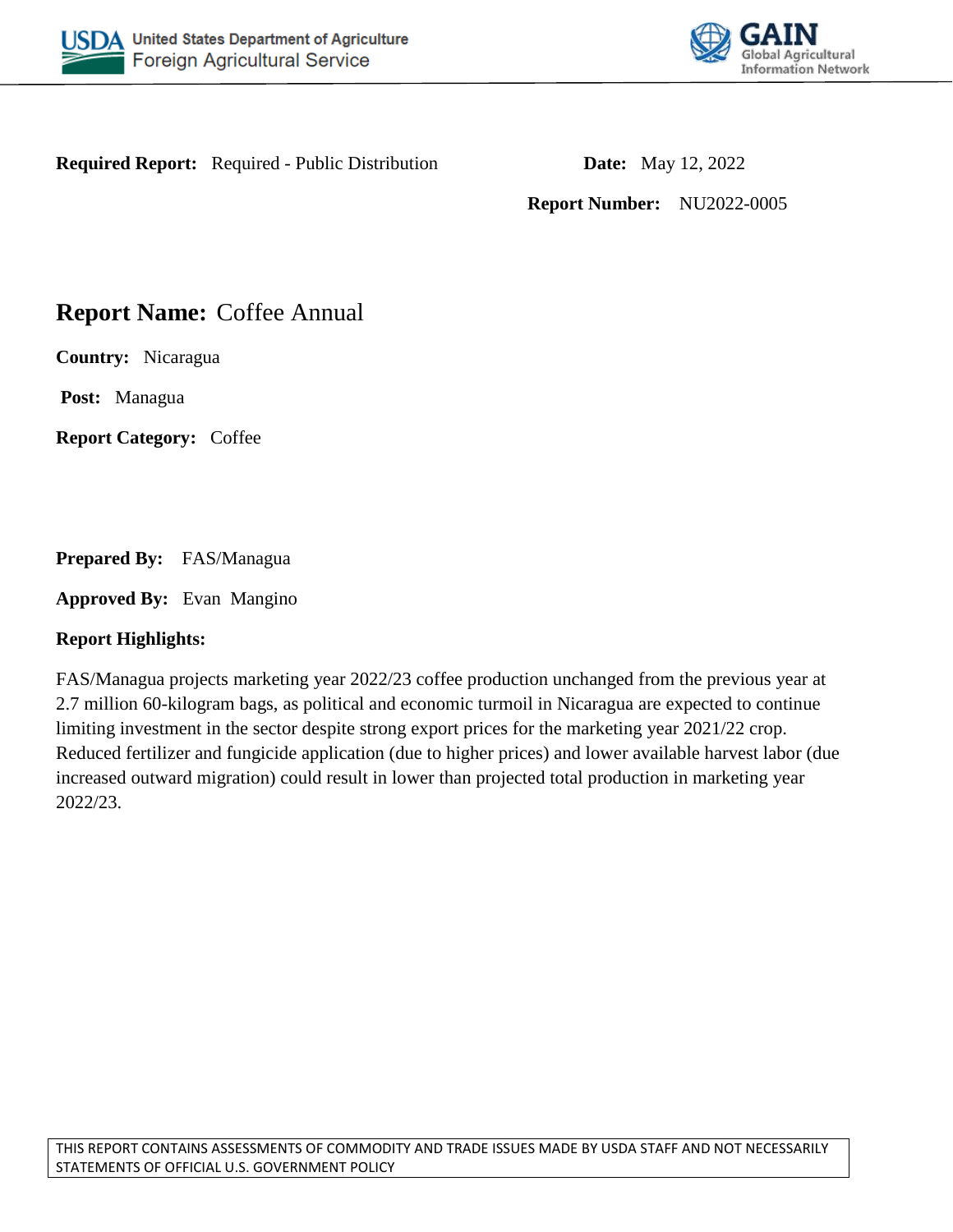## **Executive Summary:**

FAS/Managua projects total marketing year (MY) 2022/23 coffee production (including robusta type) flat at 2.7 million 60-kilogram (kg) bags, despite 2021 coffee prices above \$200 per 60-kg bag. Higher input supply costs (especially nitrogen-based fertilizers), coffee farmer indebtedness exacerbated by record-low prices from MY 2017/18 to 2020/21, and political uncertainty have limited new investments in the coffee sector and diverted money away from coffee plantation maintenance.

FAS/Managua estimates total MY 2021/22 coffee production at 2.7 million 60-kg bags, up 3 percent from the previous year. Although MY 2021/22 rainy season was considered moderate, with no major climate incidents, farmers reported challenging growing, harvest, and post-harvest conditions that contributed to a lower quality crop than MY 2020/21.

Some exporters have expressed concerns that high levels of outward migration could reduce available labor supplies for coffee harvesting over the medium term. However, despite manifold current challenges, exporters believe coffee will continue to play an important role in the Nicaraguan economy and remain in high demand in international markets, where Nicaraguan coffee is recognized for smooth, consistent arabica flavor.

### **Area**

FAS/Managua projects MY 2022/23 area planted to remain flat at approximately 140,000 hectares, as political turmoil continues to weigh on the economy, fuel outward migration, limit available credit, and stifle investment in productive industries, particularly those with a longer horizon for recouping investments – coffee plantation expansion and renovation (both of which entail new plantings) require at least three years before coffee can be harvested and income generated. FAS/Managua expects area harvested in MY 2022/23 to remain flat as well, though increased outward migration from Nicaragua could negatively affect labor availability during the MY 2022/23 coffee harvest, reducing area harvested and total production. Industry sources attributed challenges securing labor for the 2022 mango export harvest – which should have concluded in early May – to increased outbound migration levels.

According to industry contacts, coffee farmers have replanted approximately 20,000 hectares of arabica coffee area, 14 percent of total area, since the MY 2013/14 coffee leaf rust outbreak that decimated production. In theory, a coffee plantation should be replanting five percent of total area each year to ensure a complete turnover of the area every twenty years (coffee plant productivity typically tails off after 20-25 years). However, in practice, most plantations have failed to keep up with this ideal schedule, often replanting only when older plants become infected or die. Access to credit (especially on terms that account for coffee plant growth and harvest cycles) as well as to newer, rust-resistant varieties remains a significant challenge to expansion and renovation in Nicaragua.

According to Industry Sources, in MY 2021/22, there were 45,000 coffee farmers and over 140,000 hectares planted with coffee, of which 7,000 hectares were planted with robusta varieties. More than 85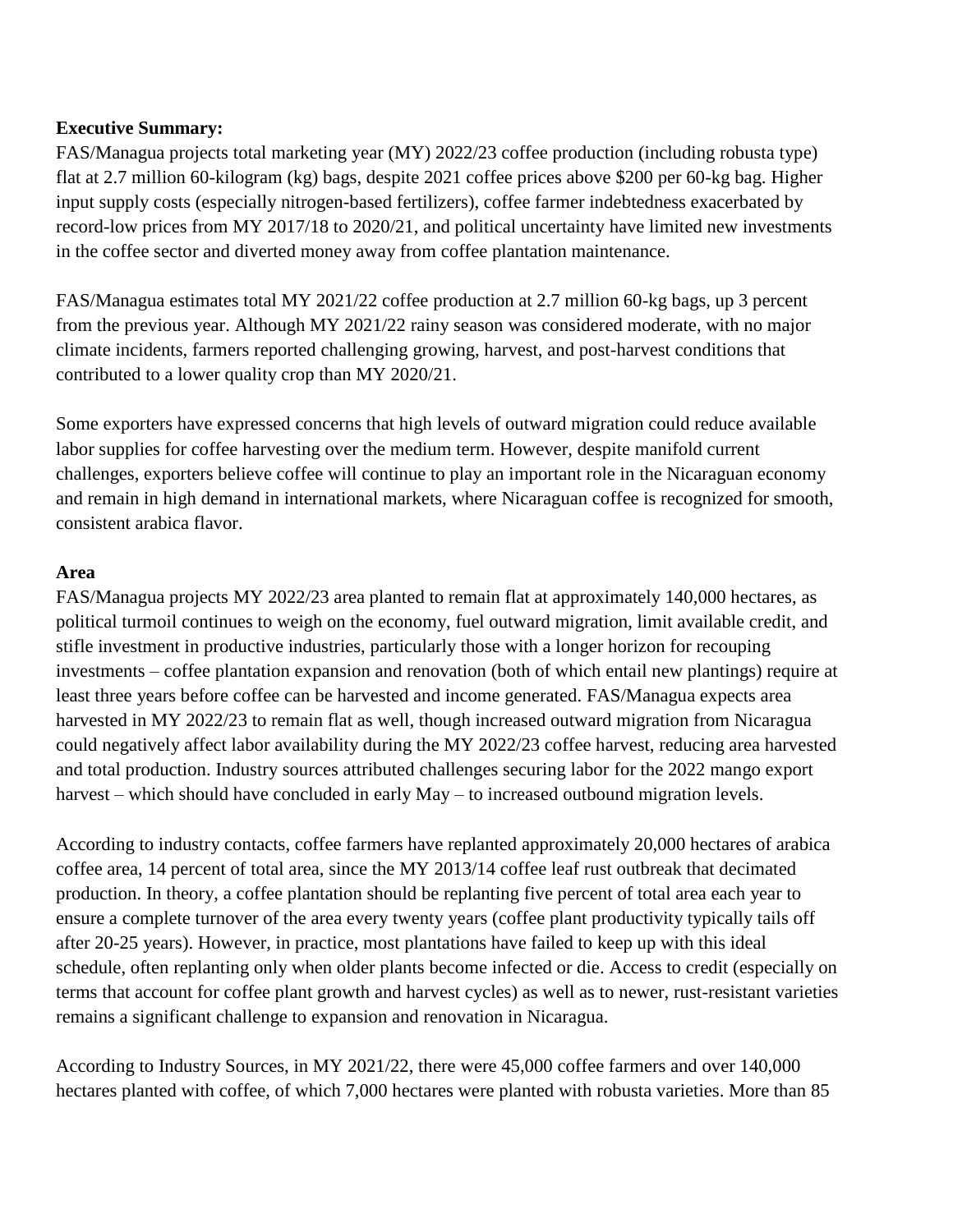percent of the Arabica coffee plantations are in North Central Nicaragua, in the departments of Jinotega, Matagalpa and Nueva Segovia with a range of altitude from 365 to 1,500 meters above sea level. The remaining is produced in the department of Carazo and the outskirts of Managua.

According to 2011 Agricultural Census (the most recent data available), 71 percent of coffee farmers are considered small with less than 15 hectares of land, 22 percent are medium sized with farms sizes between 15 and 70 hectares and the remaining are considered large-scale with farms that range between 70 and over 350 hectares. Small farmers account for 37 percent of the total production, medium-sized farmers for 27 percent and large farmers for 36 percent.

## **Production**

FAS/Managua projects MY 2022/23 total coffee production flat at 2.7 million 60-kg bags. Political uncertainty and associated strains on the economy could continue to limit access to finance needed to purchase agrochemical inputs (including fungicides) and fertilizers, the prices of which were significantly higher early in the MY 2022/23 growing season. Meteorologists are forecasting a more active hurricane season in MY 2022/23 than in MY 2021/22, and intensity and timing of rains are two factors that contribute to higher incidence of coffee rust. Challenging weather as well as reduced applications of fungicide and fertilizer pose considerable risks for MY 2022/23 production.

Industry sources indicate that coffee rust is currently 'under control,' as fungicide supplies remain available and prices have not risen nearly as significantly as fertilizer prices. Although there is no official information available, coffee farmers estimate coffee rust prevalence in MY 2021/22 at under five percent. Coffee farmers have introduced rust-resistant coffee varieties, including Marsellesa, Parainema, Costa Rica 95, IH Cafe 90, and Lempira among others. The North Central region was the area most severely affected by coffee rust in MY 2012/13 and MY 2013/14, especially the department of Nueva Segovia. Other departments, such as Matagalpa and Jinotega, were reportedly less affected due to the timely application of fungicides.

Farmers reported sporadic rainfall early in the MY 2021/22 growing season resulting in multiple flowerings of the coffee trees which resulted in an irregular harvest which increased logistical costs associated with labor force since the harvest did not come out at once. According to industry sources, the MY 2021/22 harvest peaking in late November 2021, before the rainy season had ended, negatively affected the final quality of MY 2021/22 crop, as traditional outdoor drying methods were hampered by excess moisture. Industry sources estimate the percentage of the MY 2021/22 crop graded as 'export quality' fell from to 90 percent (down from 95 percent in MY 2020/21) as result of challenging postharvest weather conditions.

Nicaragua's leading coffee exporters have played a role in facilitating access to credit and promoting adoption of good agricultural practices, including production method certification programs that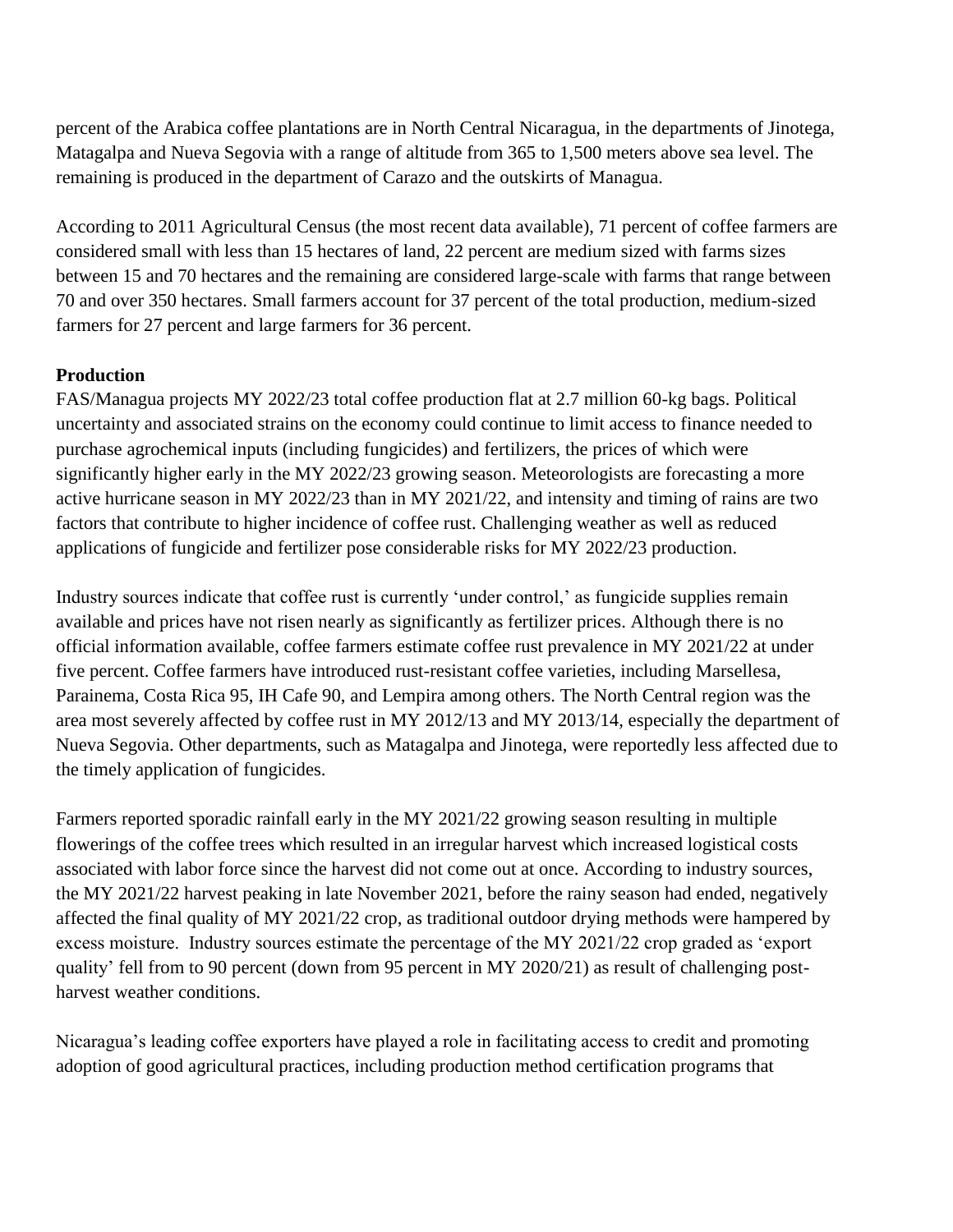generate price premiums of  $5 - 10$  percent. However, industry sources estimate fewer than five percent of Nicaraguan coffee plantations are enrolled in certification programs.

Employing more than 330,000 people along the value chain, coffee is one of the most important agricultural products in Nicaragua. Caturra is the most common variety of arabica bean grown (72 percent of total arabica area), with other common varieties including: Borbons, Paca, Catuai, Catimore, Maragogype and Pacamara. The coffee marketing year in Nicaragua starts in October and ends in September.

### **Robusta**

In 2013, the Government of Nicaragua allowed the cultivation of robusta type coffee in non-traditional coffee growing regions, including the Atlantic coast region. Although robusta production accounts for less than five percent of total production volume, plantations have been growing gradually along the Southern and Northern Atlantic coastal regions as well as some low-altitude areas along the Pacific Coast in the department of Carazo and the area around the El Crucero in the department of Managua. Industry sources estimate there are approximately 7,000 hectares of robusta plantations, with 4,000 hectares harvested in MY 2021/21. Industry sources estimate total MY 2021/22 robusta production at approximately 120,000 60-kg bags, most of which is destined for domestic consumption in Nicaragua.

#### **Yield**

FAS/Managua estimates the MY 2022/23 coffee crop yield to remain at 18 60-kg bags per hectare, consistent with MY 2021/22 and previous years. Increased production of higher-yielding robusta varieties, increased adoption of good agricultural practices, and modest renovation of arabica coffee plantations since MY 2012/13 have contributed to higher yields. FAS/Managua projects limited access to long-term financing – a function of international coffee price volatility, political and economic turmoil in Nicaragua, and an underdeveloped agricultural financial system – will continue to hinder investments in plantation renovation and in adoption of good agricultural practices, limiting Nicaragua coffee yield growth in the near- and mid-term.

#### **Policy**

Nicaragua has two main laws that regulate coffee production. Law 368, the Coffee Law, was published in December 2000 and provides several tax exonerations for coffee growers. Law 853, the Law for the Transformation and Development of the Coffee Sector, was passed in 2013 to renovate and transform the Nicaraguan coffee sector through the creation of a fund to renovate old coffee plantations. Law 853 levies a fee on every 60-kg bag of coffee exported; the average fee was \$3 per 60-kg bag in MY 2021/22 when international coffee prices were above \$200 per 60-kg bag. Industry sources estimate Law 853 has collected more than \$40 million since 2013, but farmers have expressed mixed opinions on the impact of the law and its effectiveness in driving investment and innovation in the sector.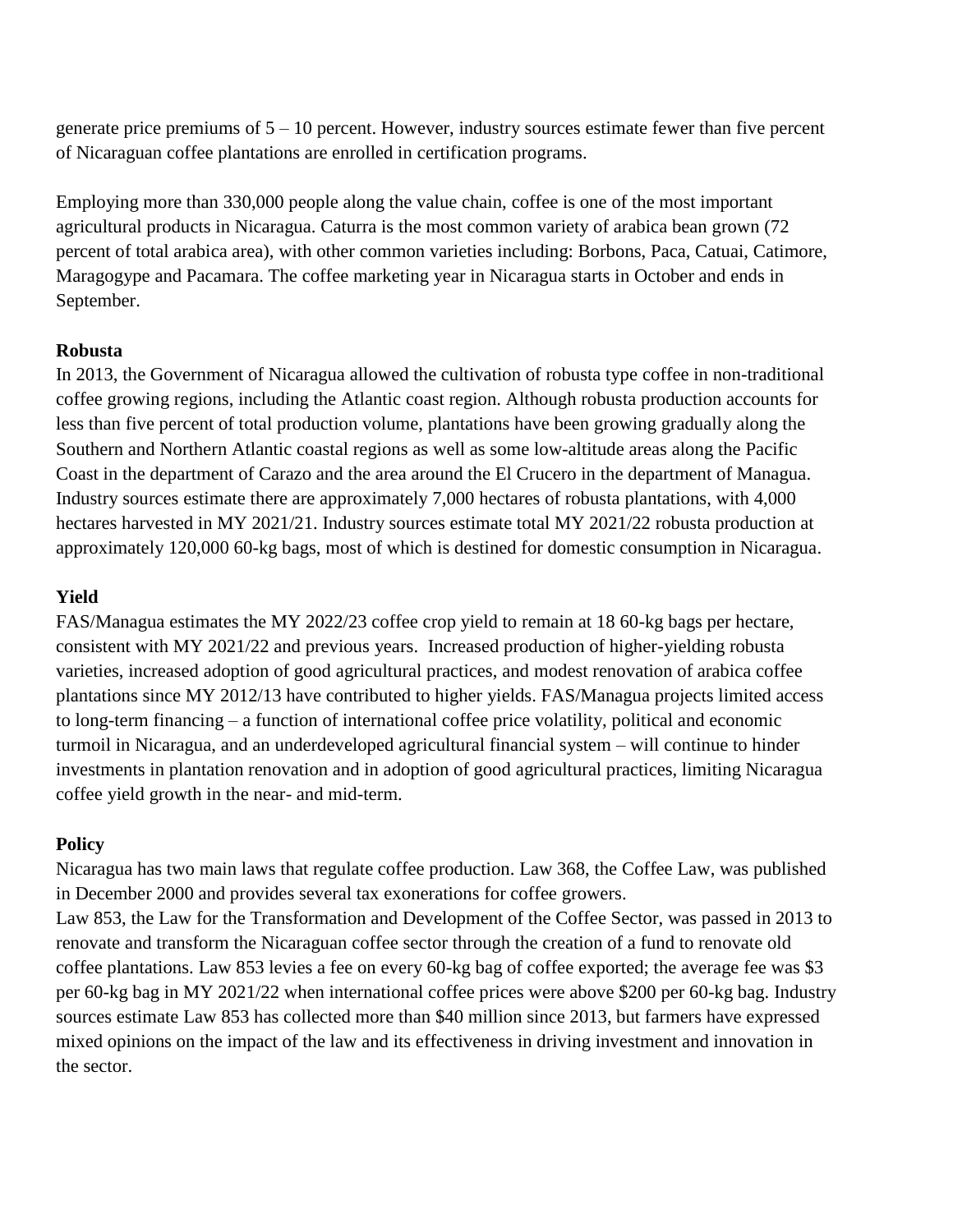An August 2013 Ministerial Decree approved the cultivation of robusta coffee in Nicaragua, which produces predominantly arabica types of coffee; more than 95 percent of total production in MY 2021/22 was arabica. There are 7,000 hectares of robusta plantations, with 4,000 hectares harvested in MY 2021/21. Robusta is produced along the Northern and Southern Atlantic coastal regions as well as some low-altitude areas along the Pacific Coast in the department of Carazo and the area around the El Crucero in the department of Managua.

### **Consumption**

FAS/Managua estimates MY 2020/21 per capita coffee consumption at about 1.5 kg, of which 50 percent was soluble and 50 percent roasted. Though local purchase of roasted coffee has grown over time, industry sources do not anticipate significant increases in consumption on MY 2022/23 or in MY 2021/22, as high levels of outward migration, increased costs of purchasing basic food commodities, and continued economic headwinds work against expanded consumption.

### **Stocks**

Industry sources estimate coffee exporters maintain year-end stocks of 120,000 - 140,000 60-kg bags, roughly equivalent to the volume of exports in the final quarter of the calendar year, before new crop beans are available for export.

### **Trade**

FAS/Managua estimates Nicaragua's coffee exports to reach over 2. 5 million 60 KG bags in MY 2022/2023, like MY 2021/2022. The United States and Europe continue to be the main export destinations for Nicaraguan coffee.

| <b>Country</b>          | 2018/2019 | 2019/2020 | 2020/2021 |  |  |
|-------------------------|-----------|-----------|-----------|--|--|
| United<br><b>States</b> | 1,370,635 | 1,250,960 | 1,057,719 |  |  |
| Belgium                 | 207,327   | 277,287   | 329,884   |  |  |
| Germany                 | 200,255   | 190,430   | 192,668   |  |  |
| Italy                   | 100,367   | 108,743   | 144,743   |  |  |
| Canada                  | 87,118    | 111,048   | 104,106   |  |  |
| Sweden                  | 50,469    | 79,258    | 81,331    |  |  |
| Mexico                  | 38,624    | 21,452    | 29,162    |  |  |
| Others                  | 525,720   | 490,307   | 426,900   |  |  |
| Total                   | 2,580,515 | 2,529,485 | 2,366,513 |  |  |

#### **MY 2020/21 Coffee Exports**

Source: Center for Export Procedures (CETREX).